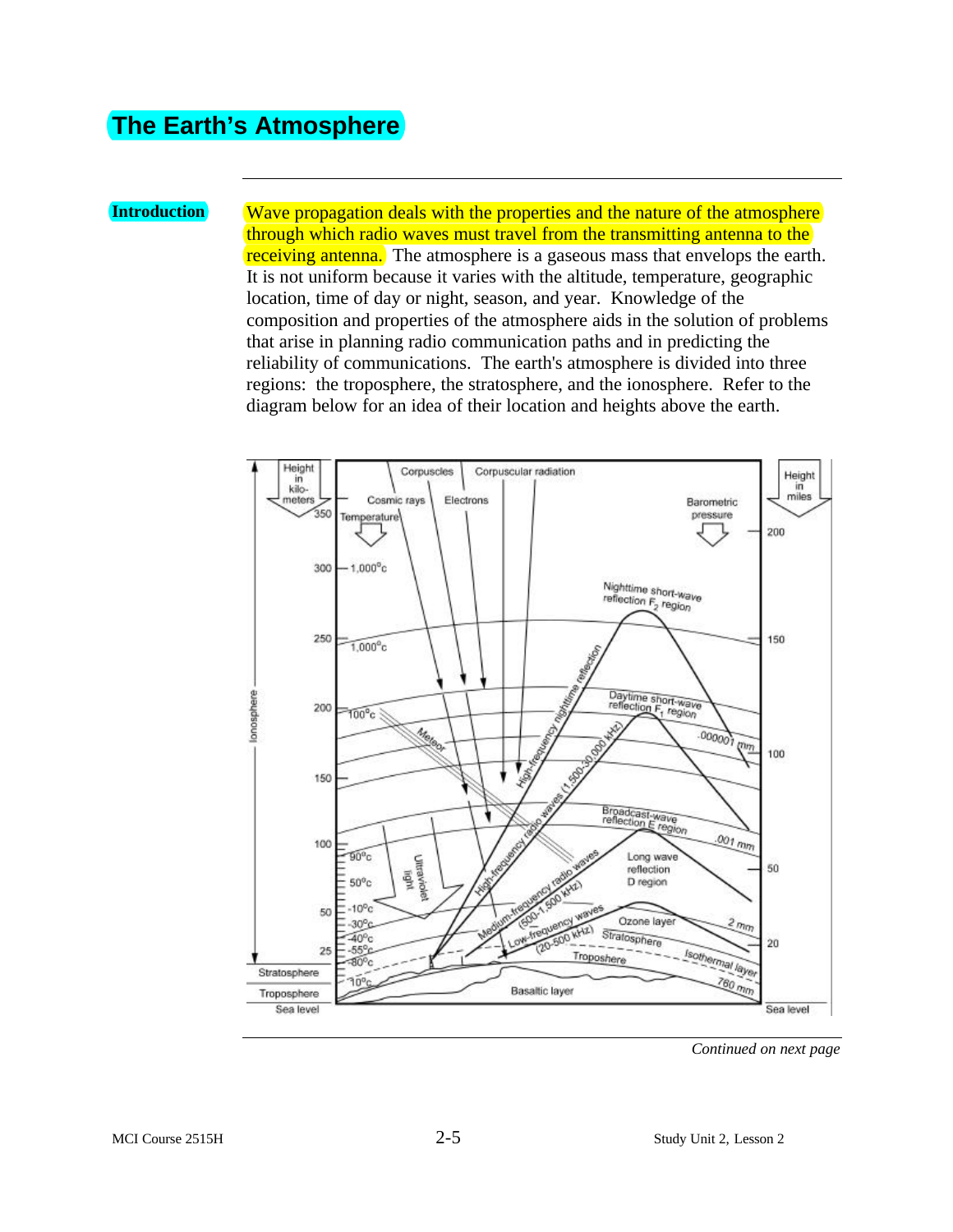# **The Earth's Atmosphere, Continued**

| <b>Troposphere</b>  | The troposphere is that portion of the earth's atmosphere extending from the<br>surface of the earth to a height of approximately 6.8 miles. Within the<br>troposphere, the bending of radio waves by refraction causes the radio<br>horizon to exceed the optical horizon. Tropospheric refraction (reflection<br>caused by sudden changes in the characteristics of air in a lower atmosphere)<br>effects the received signal at distances beyond the radio horizon. |
|---------------------|------------------------------------------------------------------------------------------------------------------------------------------------------------------------------------------------------------------------------------------------------------------------------------------------------------------------------------------------------------------------------------------------------------------------------------------------------------------------|
| <b>Stratosphere</b> | The stratosphere is that portion of the earth's atmosphere lying between the<br>troposphere and the ionosphere, from $6.8$ miles to 30 miles above the earth.<br>The temperature in this region is nearly constant.                                                                                                                                                                                                                                                    |
| <b>Ionosphere</b>   | The ionosphere is that portion of the earth's atmosphere above the lowest<br>level at which ionization (splitting of molecules into positive and negative<br>charges or ions) of low pressure gases will effect the transmission of radio<br>waves. It extends from 30 to 250 miles above the earth. The ionosphere is<br>composed of several distinct layers in which ionization occurs at different<br>levels and intensities.                                       |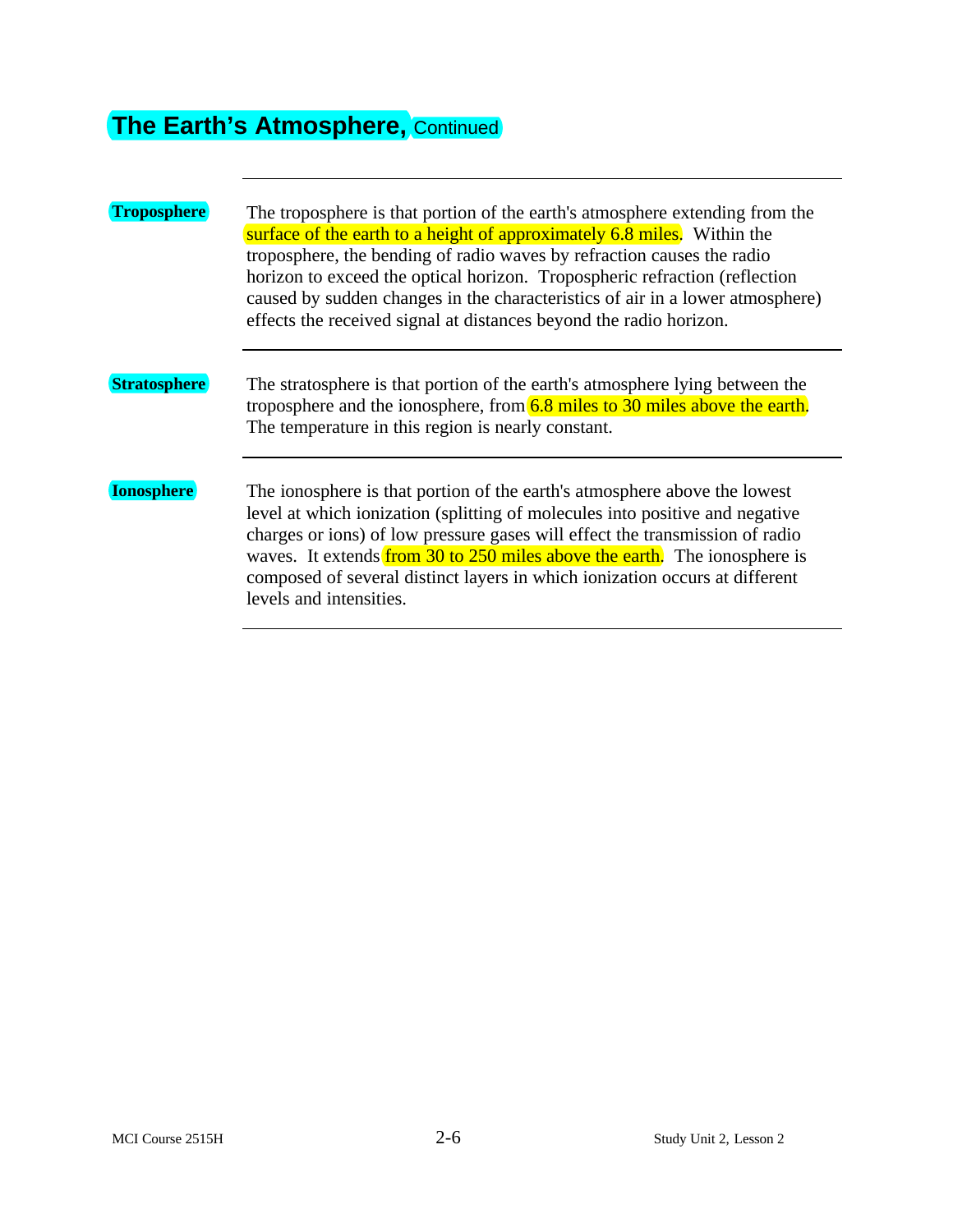### **The Ionosphere**

**Definition** The ionosphere is that portion of the earth's atmosphere containing ionized gases. There are four distinct layers of the ionosphere. In the order of increasing heights and intensities, they are the "D", "E", "F<sub>1</sub>", and "F<sub>2</sub>" layers. The four layers are present only during the day when the rays of the sun are directed toward that portion of the atmosphere. During the night, the " $F_1$ " and " $F_2$ " layers merge into a single "F" layer and the "D" and "E" layers fade out. The actual number of layers, their heights above the earth, and their relative intensity of internal ionization vary from hour to hour, day to day, month to month, season to season, and year to year. The relative distribution of these layers is shown in the diagram below:

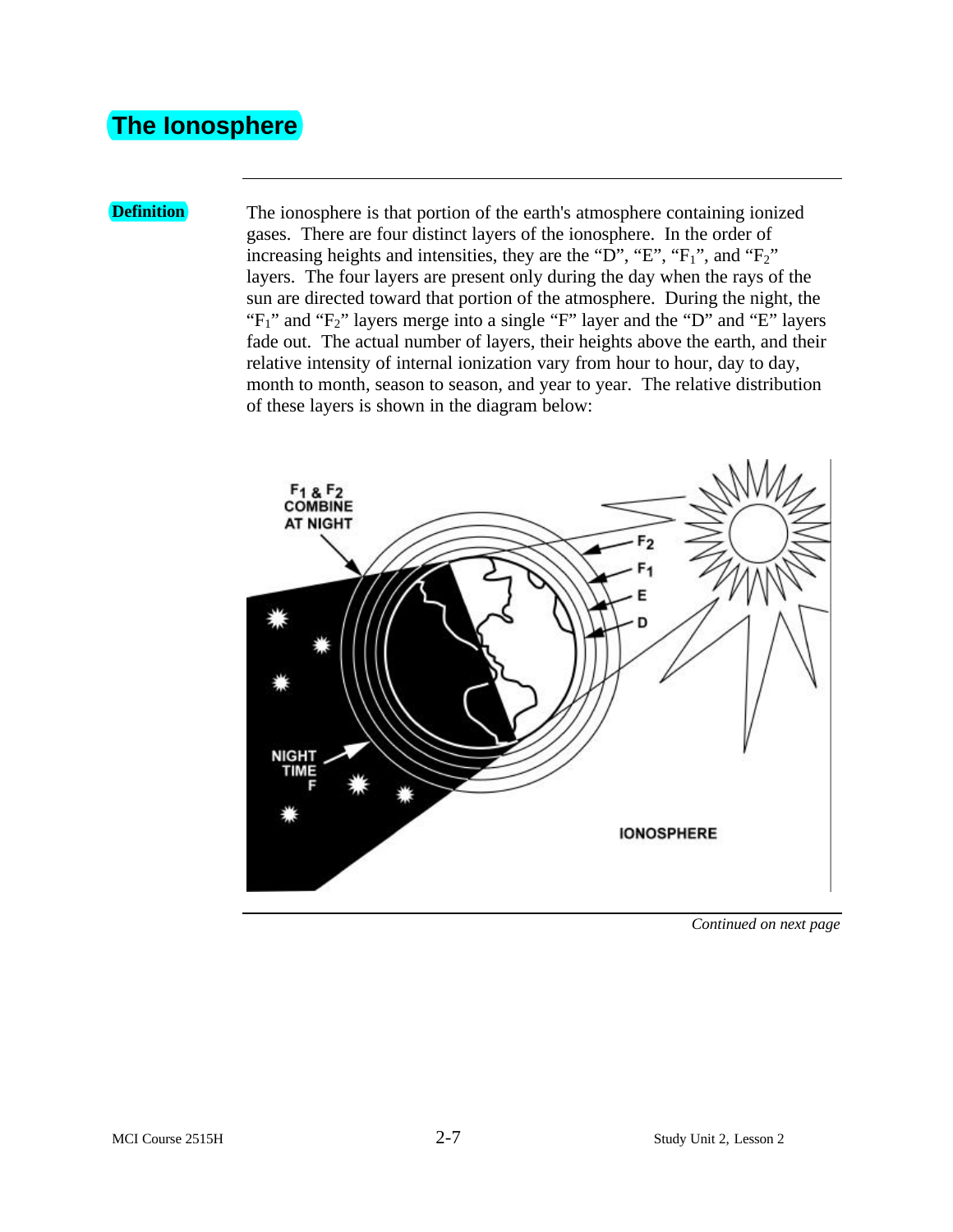## **The Ionosphere,** Continued

| "D" Region                                | The "D" region exists only during daylight hours and has little effect in<br>bending the path of high frequency radio waves. The main effect of the "D"<br>region is its ability to attenuate or decrease the intensity of high-frequency<br>waves when the transmission path lies in sunlit regions.                                                                            |
|-------------------------------------------|----------------------------------------------------------------------------------------------------------------------------------------------------------------------------------------------------------------------------------------------------------------------------------------------------------------------------------------------------------------------------------|
| "E" Region                                | The "E" region is used during the day for high-frequency radio transmission<br>over distances greater than 1,500 miles. The intensity of this layer decreases<br>during the night, rendering it useless for radio transmissions.                                                                                                                                                 |
| "F" Region                                | The "F" region exists at heights up to 240 miles above the surface of the earth<br>and is ionized at all hours of the day and night. The "F" region is comprised<br>of two well-defined layers during the day and one during the night. At night,<br>the "F" layer lies at a height of about 170 miles and is useful for long-range<br>radio communication (over 1,500 miles).   |
| " $F_1$ " and " $F_2$ "<br><b>Regions</b> | During the day, air warmed by sunlight causes the "F" region to split into two<br>distinct layers, the "F <sub>1</sub> " layer and the "F <sub>2</sub> " layer. The "F <sub>2</sub> " layer is the most<br>useful of all layers for long-range radio communication, even though the<br>degree of ionization varies appreciably from day to day as compared with<br>other layers. |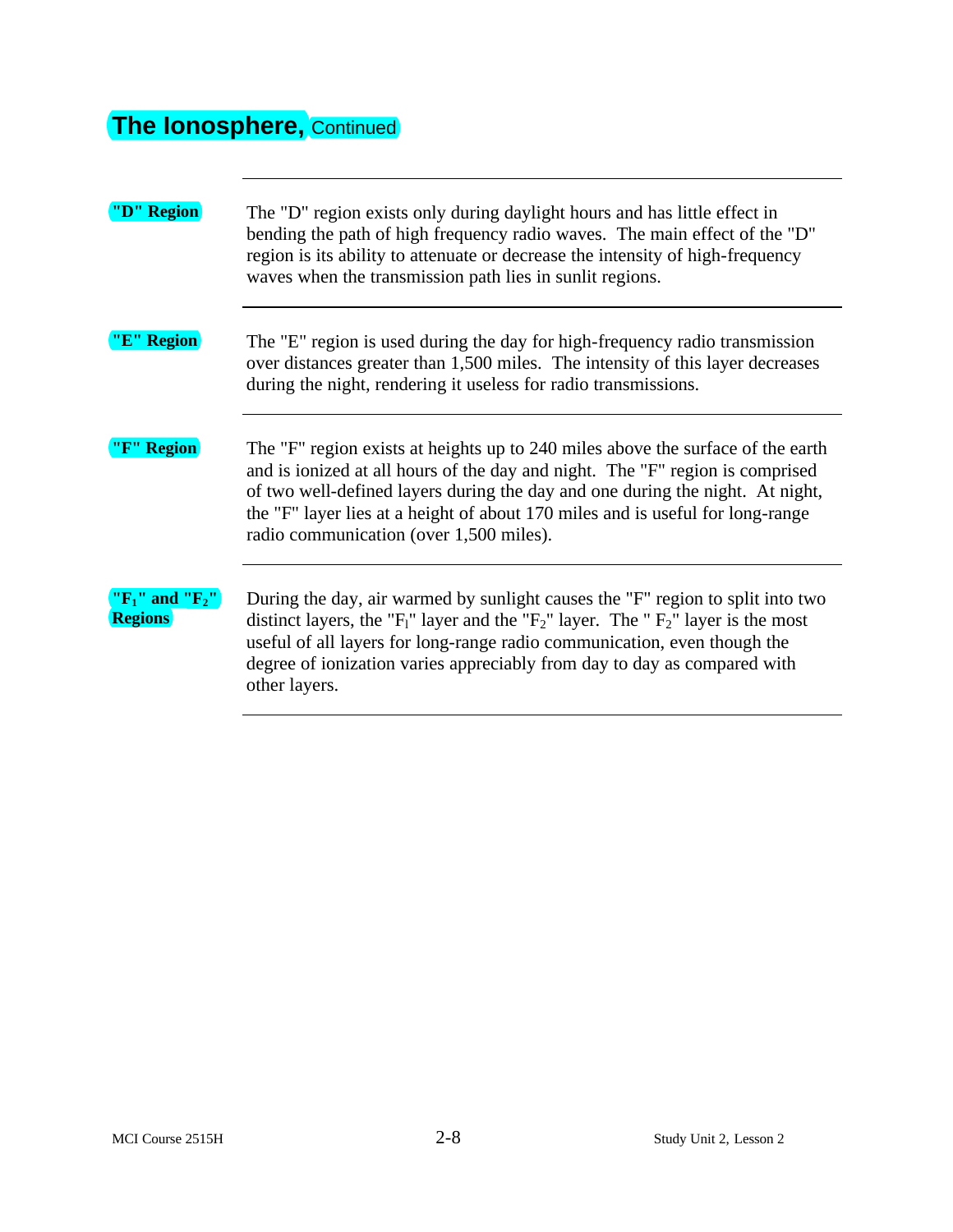### **Ionosphere Characteristics**

#### **Critical Frequency**

Primarily the ionization density of each ionospheric layer determines the range of long-distance radio transmission. The higher the frequency, the smaller the radio waves, and a greater density of ionization is required to refract the waves back to earth. The upper ("E" and "F") layers refract the higher frequencies because they are the most highly ionized. The "D" layer, which is the least ionized, does not refract frequencies above approximately 500 KHz. Thus, at any given time and for each ionized layer, there is an upper frequency limit at which waves sent vertically upward are reflected directly back to earth. This limit is called the critical frequency. Waves that are directed vertically at frequencies higher than the critical frequency pass through the ionized layer out into space. All waves directed to the ionosphere at frequencies lower than the critical frequency are refracted back to the earth.

**Critical Angle** Radio waves used in communication generally are directed to the ionosphere at some oblique angle are called the angle of incidence. Waves at frequencies above the critical frequency can be returned, if propagated at angles of incidence lower than the critical angle. At the critical angle and any angle larger than the critical angle, the wave will pass through the ionosphere if the frequency is higher than the critical frequency. As the angle becomes smaller, an angle is reached at which the wave is bent back to the earth by refraction. The distance between the transmitting antenna and the point at which the wave first returns is called the skip distance.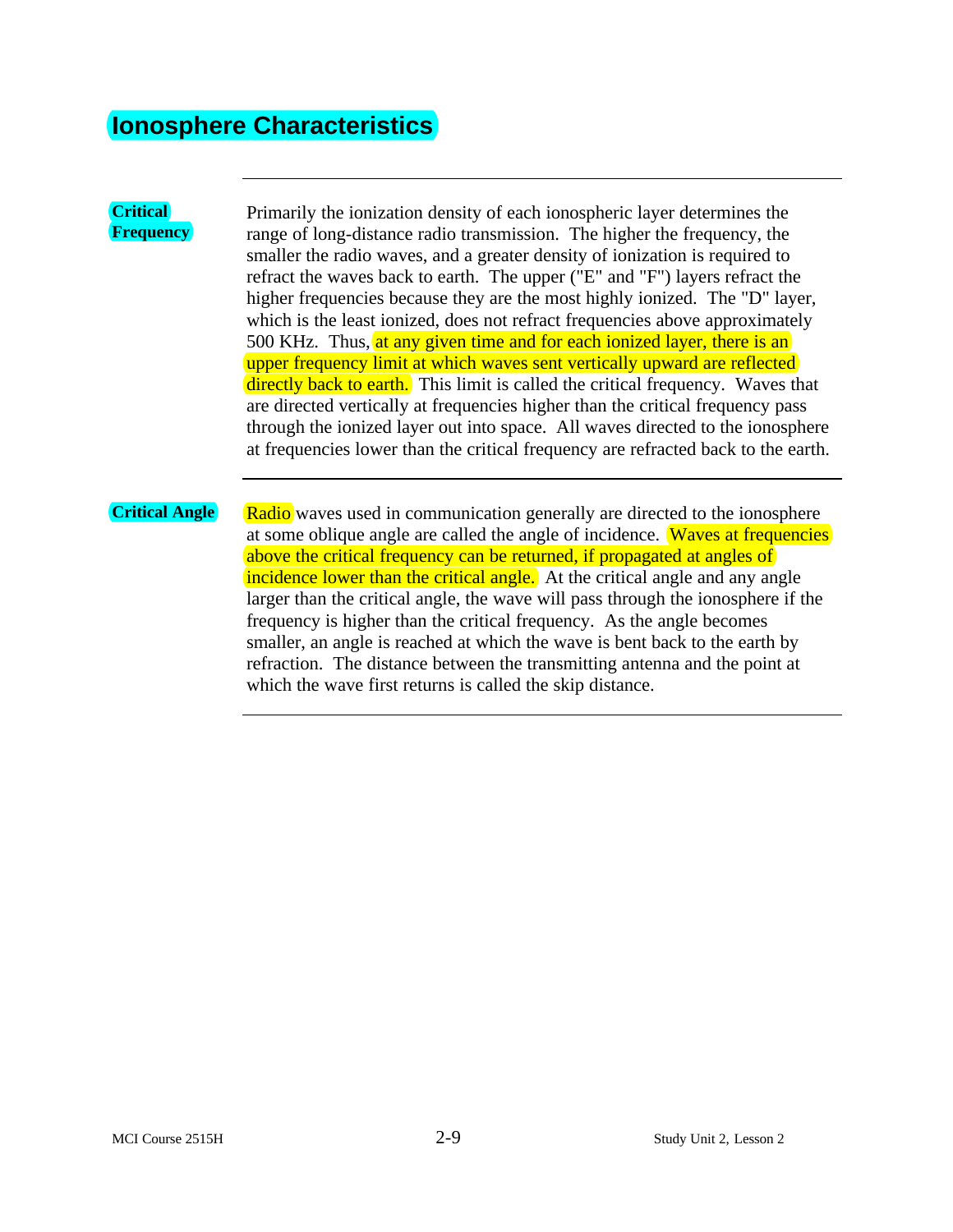### **Variations of the Ionosphere**

**Definition** The movements of the earth around the sun and changes in the sun's activity contribute to ionospheric variations. There are two main classifications of these variations:

- Regular variations: predictable behavior of the sun
- Irregular variations: abnormal behavior of the sun

**Regular Variations** The regular variations are divided into four classes:

#### **Class Predictable Behavior** Daily The rotation of the earth Seasonal The north and south progression of the sun  $27$ -Day The rotation of the sun on its axis 11-Year The average cycle of sunspot activity

#### **Irregular Variations**

The transient or momentary ionospheric variations, though unpredictable, have important effects on radio propagation. Some of the major effects are:

- Sporadic E
- Sudden ionospheric disturbance
- Ionosphere storms
- Nuclear detonations

**Sporadic E** When it is excessively ionized, the "E" layer often completely blanks out reflections from the higher layers. This effect may occur during the day or night.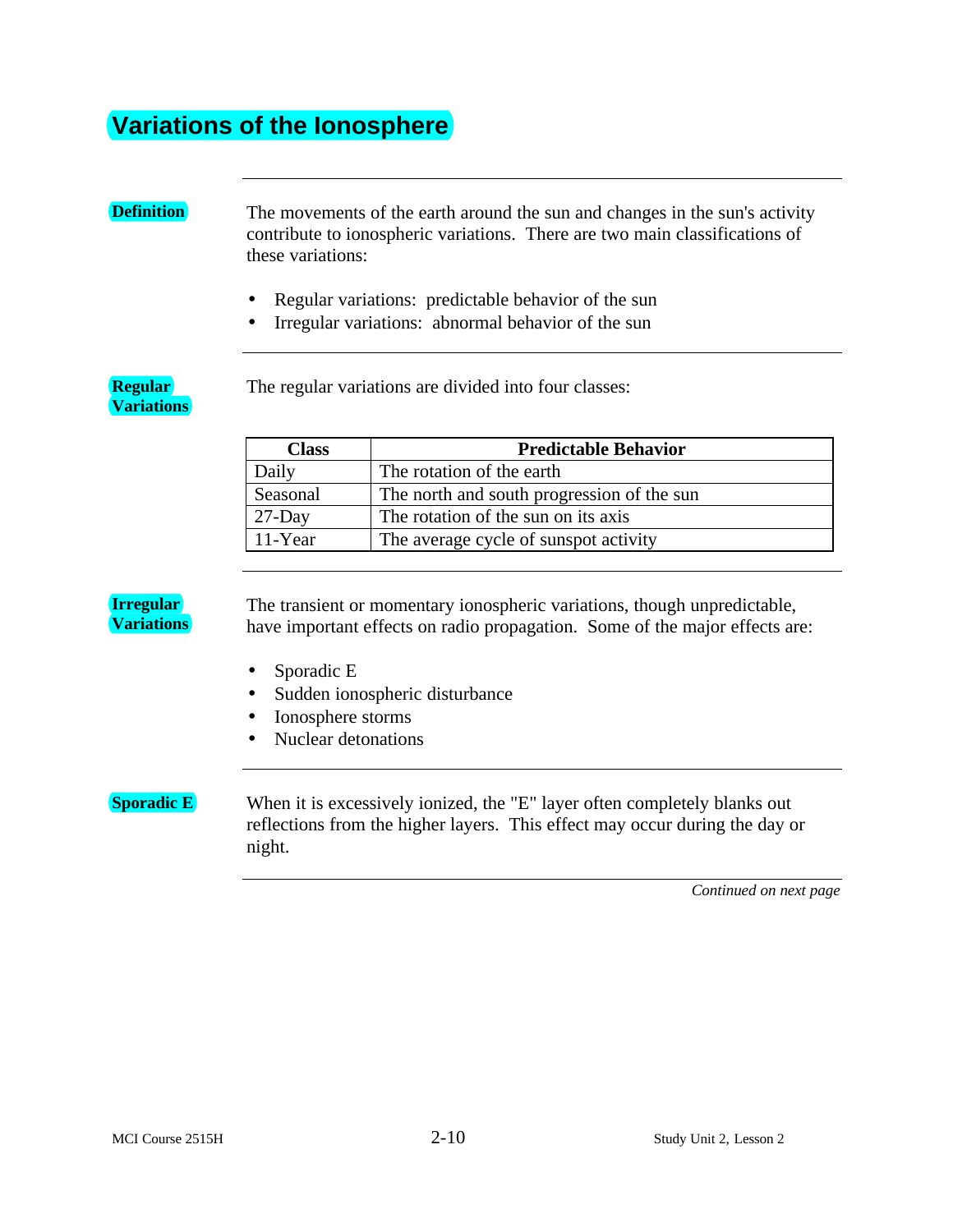# **Variations of the lonosphere, Continued**

| <b>Sudden</b><br><b>Ionospheric</b><br><b>Disturbance</b> | Sudden ionospheric disturbances (SID) are ionization abnormalities of the<br>"D" layer. The most common causes of these disturbances are solar<br>anomalies, such as sunspots or solar flares.                                                                                                                                                                                                                                                                                                                                                                                                                                                                                                    |
|-----------------------------------------------------------|---------------------------------------------------------------------------------------------------------------------------------------------------------------------------------------------------------------------------------------------------------------------------------------------------------------------------------------------------------------------------------------------------------------------------------------------------------------------------------------------------------------------------------------------------------------------------------------------------------------------------------------------------------------------------------------------------|
| <b>Ionosphere</b><br><b>Storms</b>                        | These storms may last from several hours to several days, and usually extend<br>over the entire earth. During these storms, sky wave transmission above<br>approximately 1.5 MHz shows low intensity and is subject to a type of rapid<br>blasting and fading, known as flutter fading.                                                                                                                                                                                                                                                                                                                                                                                                           |
| <b>Sunspots</b>                                           | Sunspots are caused by magnetic storms on the surface of the sun and can last<br>for weeks. Sunspots that disappear from view behind the sun will often<br>predictably reappear two weeks later as that portion of the sun comes back<br>into view. Sunspots generally follow an 11-year cycle, but can vary daily.<br>Sunspots cause an increase in ionization that will allow the "E" and "F" layers<br>to refract higher frequencies while causing more absorption by the "D" layer.                                                                                                                                                                                                           |
| <b>Solar Flares</b>                                       | Solar flares are large, sudden releases of energy on the sun, which can last<br>from a few minutes to several hours. Usually occurring near sunspots, they<br>can have energy outputs equivalent to the explosion of a billion H-bombs.<br>Solar flares have both immediate and delayed effects on HF communications.<br>The immediate effect is a large increase of solar noise and the start of a SID.<br>These effects, like their originators, can last from a few minutes to several<br>hours. The delayed effects can occur from 30 minutes to 72 hours after the<br>solar flare, and include polar cap absorption and ionospheric storms.                                                  |
|                                                           | In either case, the result is total absorption of all frequencies above 1 MHz,<br>causing receivers to go dead.                                                                                                                                                                                                                                                                                                                                                                                                                                                                                                                                                                                   |
| <b>Nuclear Effects</b>                                    | The physical properties of the ionosphere can also be greatly altered during a<br>nuclear exchange. Intense dust clouds formed by surface bursts would cause<br>the "D" layer to become highly ionized from gamma ray radiation caused by<br>low altitude air defense bursts (10 to 35 miles). Bursts, especially those at<br>high altitude (greater than 250 miles) would damage unshielded radio<br>equipment through an effect known as electromagnetic pulse (EMP). Ground<br>wave communications between surviving equipment would be hindered in the<br>direction of surface bursts due to the great amount of dirt in the air and/or the<br>changes in electrical properties of the earth. |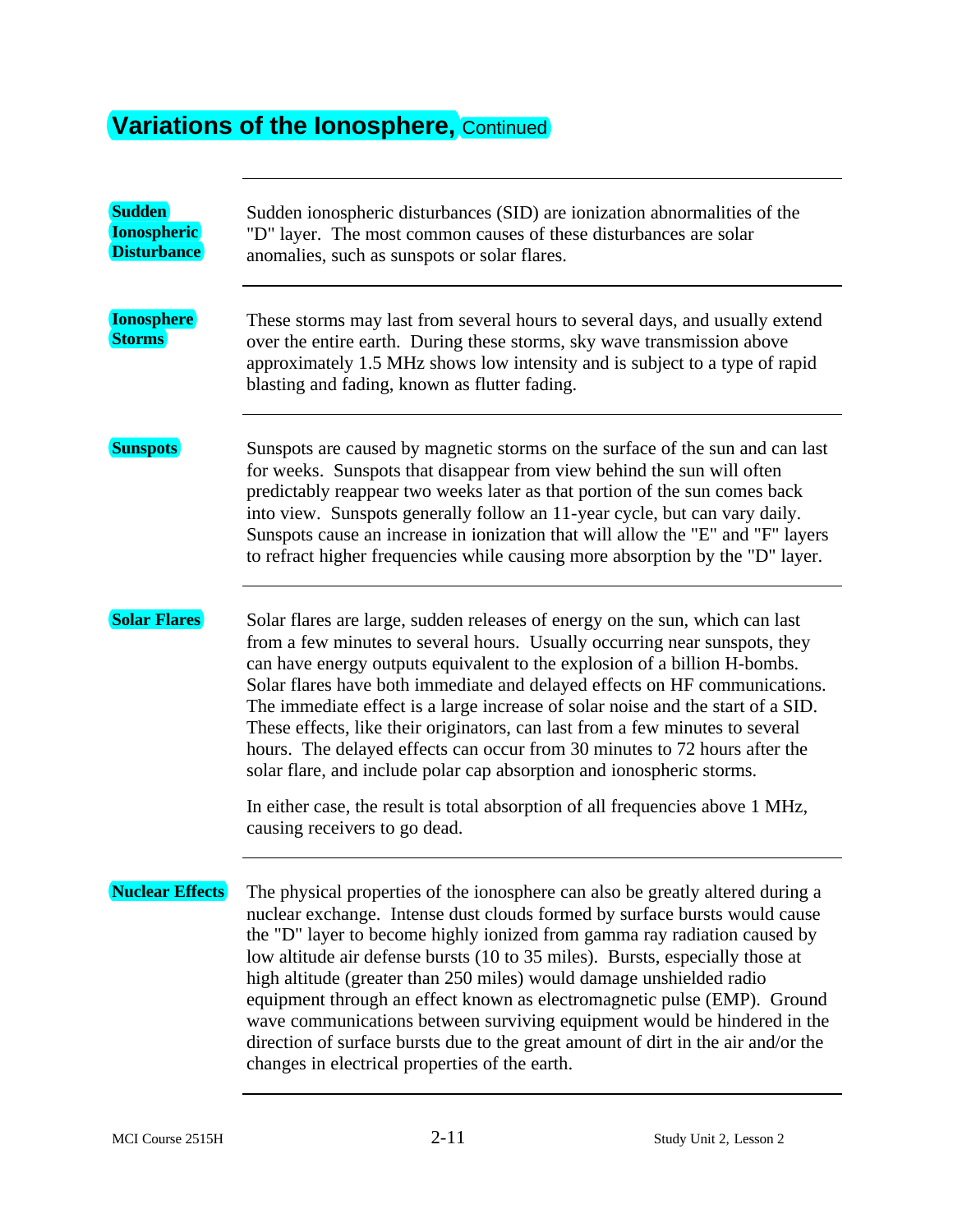### **Ground Wave Propagation**

#### **Definition** Ground wave propagation refers to radio transmissions that do not utilize waves that have been refracted from the ionosphere. The field intensity of ground waves depends on the transmitter power, the characteristics of the transmitting antenna, and the frequency of the waves. Additionally, the diffraction of the waves around the curvature of the earth, the conductivity and dielectric constant of the local terrain, the nature of the transmission path, and local weather conditions also effect the intensity of ground waves. The ground wave is comprised of three distinctly different components: the direct wave, the ground-reflected wave, and the surface wave. The three components are identified in the diagram at the bottom of this page. **Direct Wave** The direct wave is that component of the entire wave front that travels directly from the transmitting antenna to the receiving antenna. This component is limited to the line-of-sight distance between the transmitting and receiving antennas, plus a small, additional distance caused by the curvature of the earth. Increasing the height of the transmitting antenna or the receiving antenna (or both) can extend this distance. **Ground-**The ground-reflected wave is the portion of the radiated wave that reaches the **Reflected Wave** receiving antenna after being reflected from the surface of the earth. When both the transmitting and receiving antennas are on or close to the ground, the direct and ground-reflected components of the ground wave tend to cancel each other out. **Surface Wave** The surface wave, which follows the curvature of the earth, is the component of the ground wave that is effected by the conductivity and dielectric constant of the earth.Direct wave Ground reflected wave

Surface wave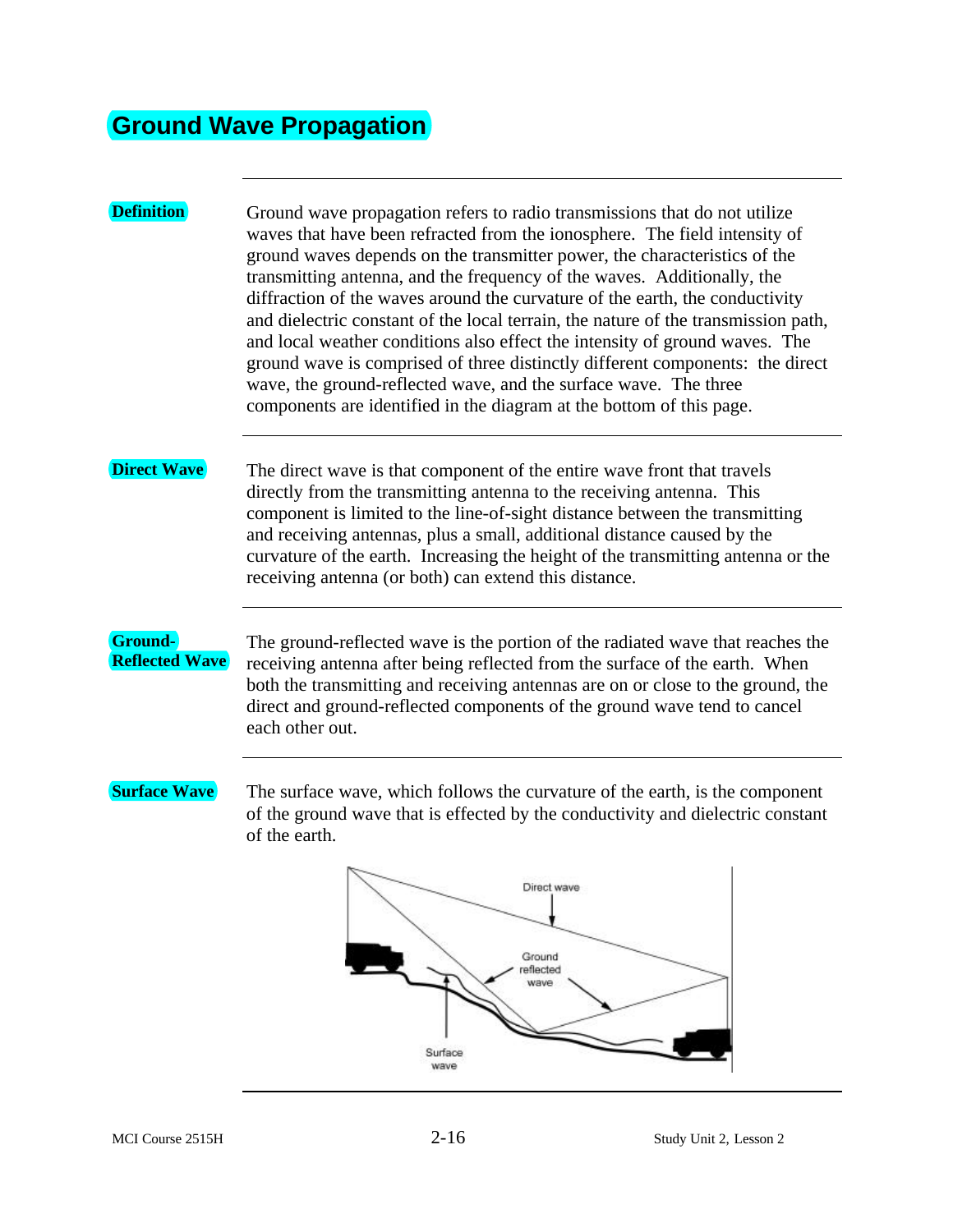## **Sky Wave Propagation**

**Sky Wave Transmission Paths**

Sky wave propagation refers to those types of radio transmissions that depend on the ionosphere to provide signal paths between transmitters and receivers. Sky wave transmissions are by far the most important method for long distance radio communications. The various sky wave transmission paths are identified in the diagram below:

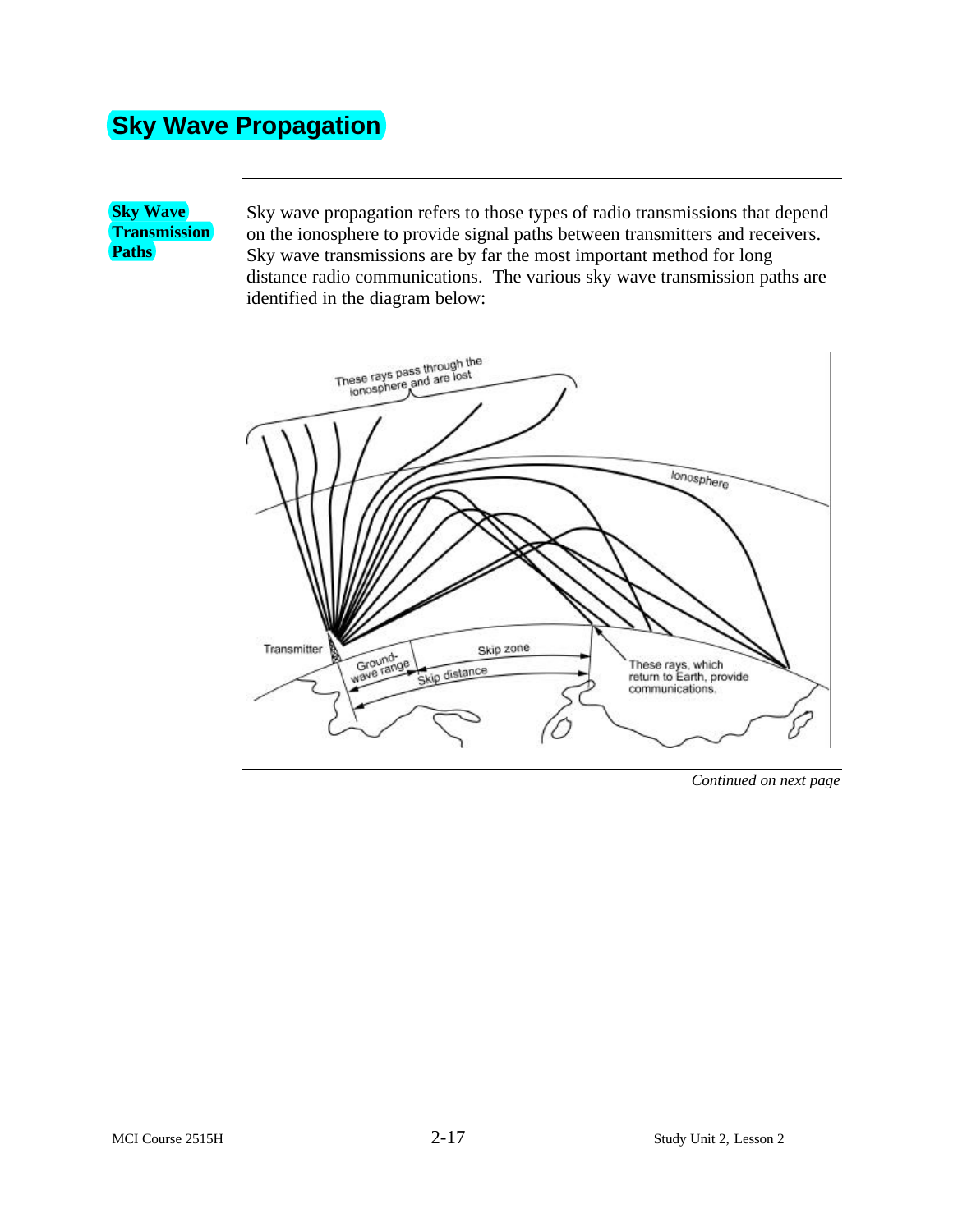### **Sky Wave Propagation, Continued**

**Sky Wave Modes**

The area where the wave returns to the earth depends on the height of the ionized layer and the amount of bending the wave encounters while traversing the layer. This bending is a function of the frequency of the wave as compared to the ion density of the layer. Upon return to the earth's surface, part of the energy enters the earth to be rapidly dissipated, but part is reflected back into the ionosphere where it may reflect downward again at a still greater distance from the transmitter. This means of traveling in hops, bouncing between the ionosphere and the surface of the earth, is known as multi-hop transmission and enables transmissions to be received at long distances from the transmitter. The diagram below illustrates this means of travel for paths involving one, two, or three reflections from the ionosphere (single, double, and triple hop modes or paths).



*Continued on next page*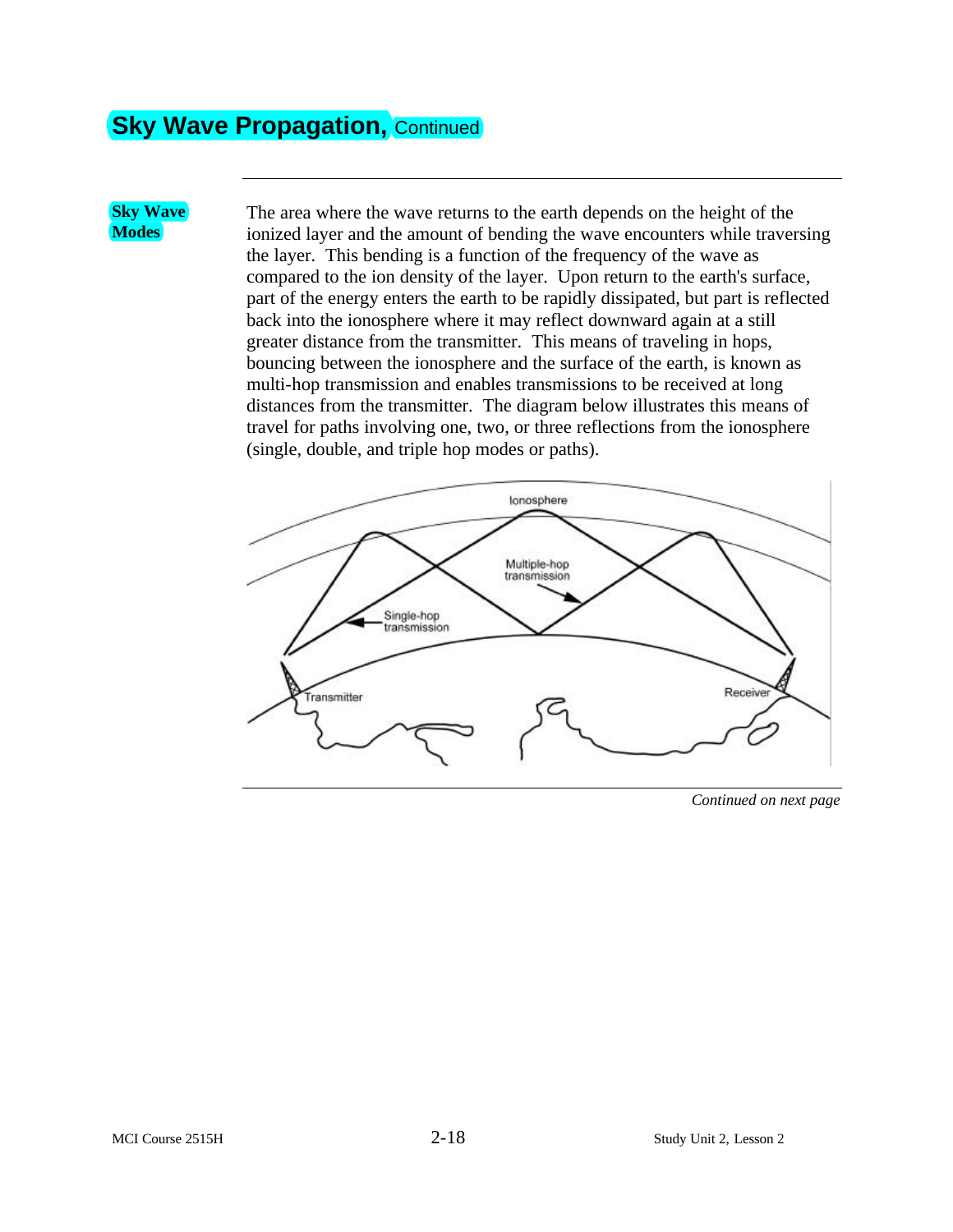### **Sky Wave Propagation, Continued**

**Skip Zone** The skip zone is that area where no usable signal can be received from a given transmitter operating at a given frequency. This area is bounded by the outer edge of the usable ground-wave propagation and the point nearest the antenna at which the closest sky wave returns to earth. The greater the distance between those two points, the larger the skip zone. Refer to the diagram below for the skip zone and its relation to the ground wave. If the ground wave extends to the point where skip waves begin, there is no skip zone. In this case, both the sky wave and the ground wave may arrive at the antenna with nearly the same field intensity, but at randomly different phases. When this occurs, the sky wave component alternately reinforces and cancels the ground wave component, causing blasting (during reinforcement) and fading (during cancellation) of the signal.

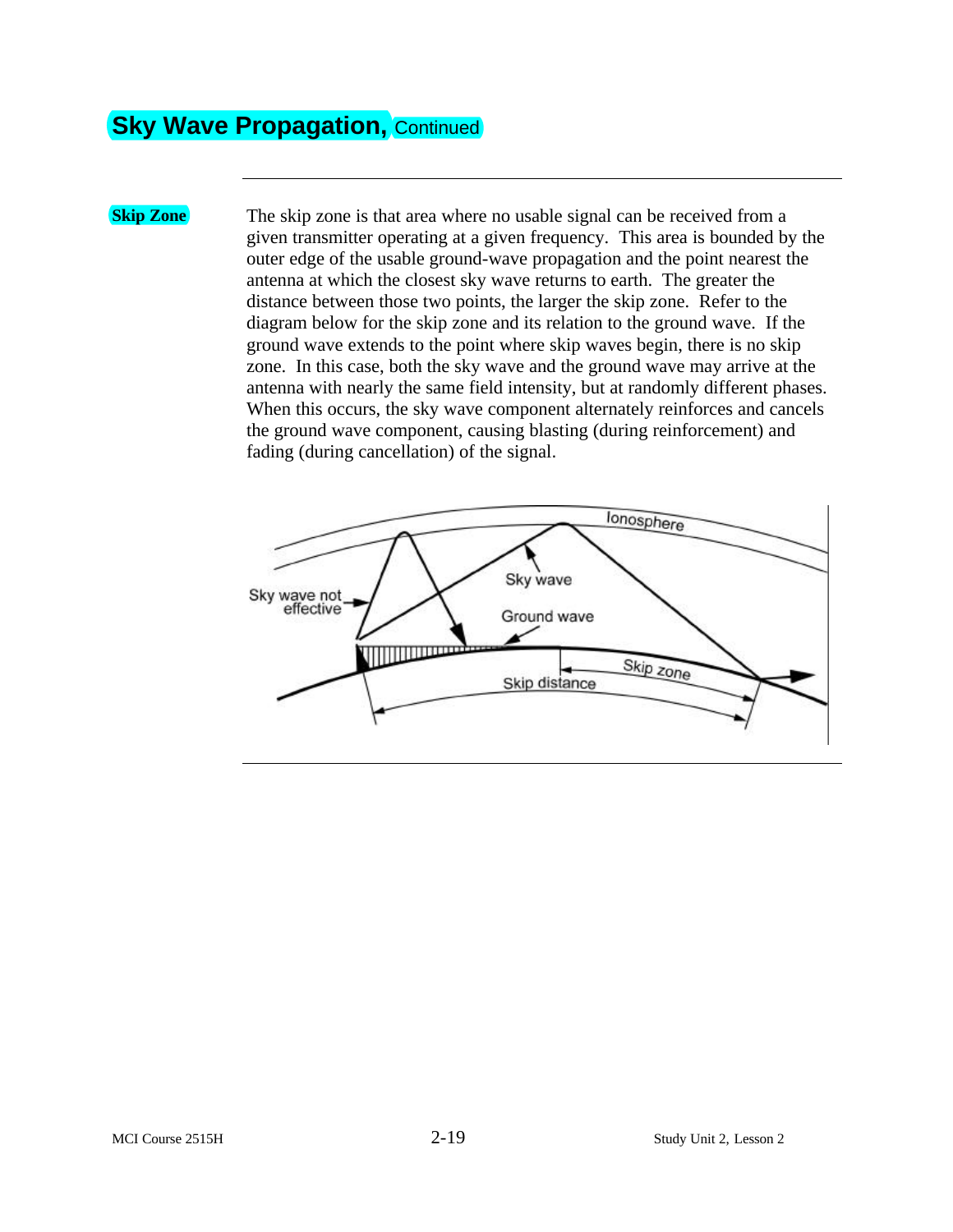## **Maximum Usable Frequency (MUF)**

**Definition** An important concept associated with sky wave propagation is called the maximum usable frequency (MUF). The MUF is the highest frequency at which a radio wave will reflect from an ionospheric layer for a given elevation or propagation path. Frequencies higher than the MUF will penetrate the layer and escape into space. The diagram below depicts a chart used to determine specific frequencies and their usefulness depending on the time of day.



*Continued on next page*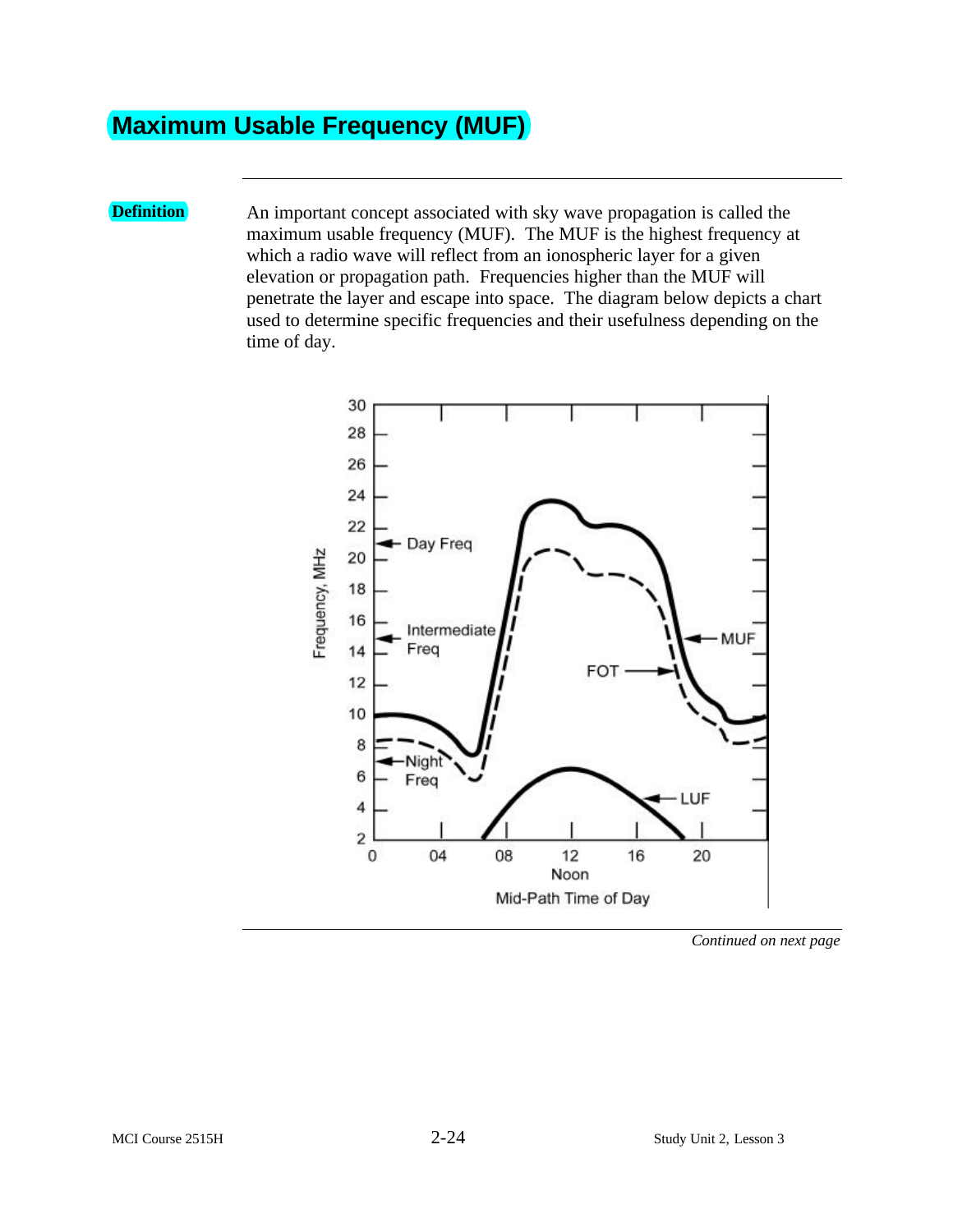### **Maximum Usable Frequency (MUF), Continued**

#### **Predictions** It is important at this point to discuss propagation predictions and their statistical nature. The science of predicting ionospheric conditions and selecting frequencies to use for a given path is well developed, but subject to the same accuracy problems as prediction of the local weather. It is impossible to predict with • Absolute accuracy the best choice of frequency to use for a given propagation path. • Reasonable accuracy what the MUF will be for a given communication path at a particular time of day. These predictions are usually based on a statistical reliability of 50 percent. **Example** Assume the MUF for a certain propagation path is predicted to be 12 MHz during the time period of 1200 to 1500 hours for the month of November. This actually means the MUF will be lower than 12 MHz 15 days of the month and higher than 12 MHz the other 15 days of the month. The median MUF for the entire month will be 12 MHz. It also means that on a given day when the MUF is actually 12 MHz, frequencies slightly higher than 12 MHz may be used with greatly reduced reliability. **Frequency Selection** When there is a choice of frequencies to use, it is always best to use a higher frequency. This is especially true when communicating over distances greater than 650 miles. This reduces absorption from any lower layer and minimizes multi-path fading. However, it is generally undesirable to operate at or near the MUF since this frequency is reflected only 50 percent of the time. To allow for day-to-day changes in the MUF and the critical frequency, it is customary to use a frequency that is about 85 percent of the MUF. This lower frequency is known as the frequency of optimum transmission (FOT). It is based on the statistical fact that the FOT lies below the daily variations of the actual MUF about 90 percent of the time. It is not always the frequency for minimum path loss or for minimum fading, and there are times when a frequency 10 percent lower or higher than the FOT will be more reliable. Based on statistics, the FOT represents the best choice for a given path length, time of day, season, and sunspot number.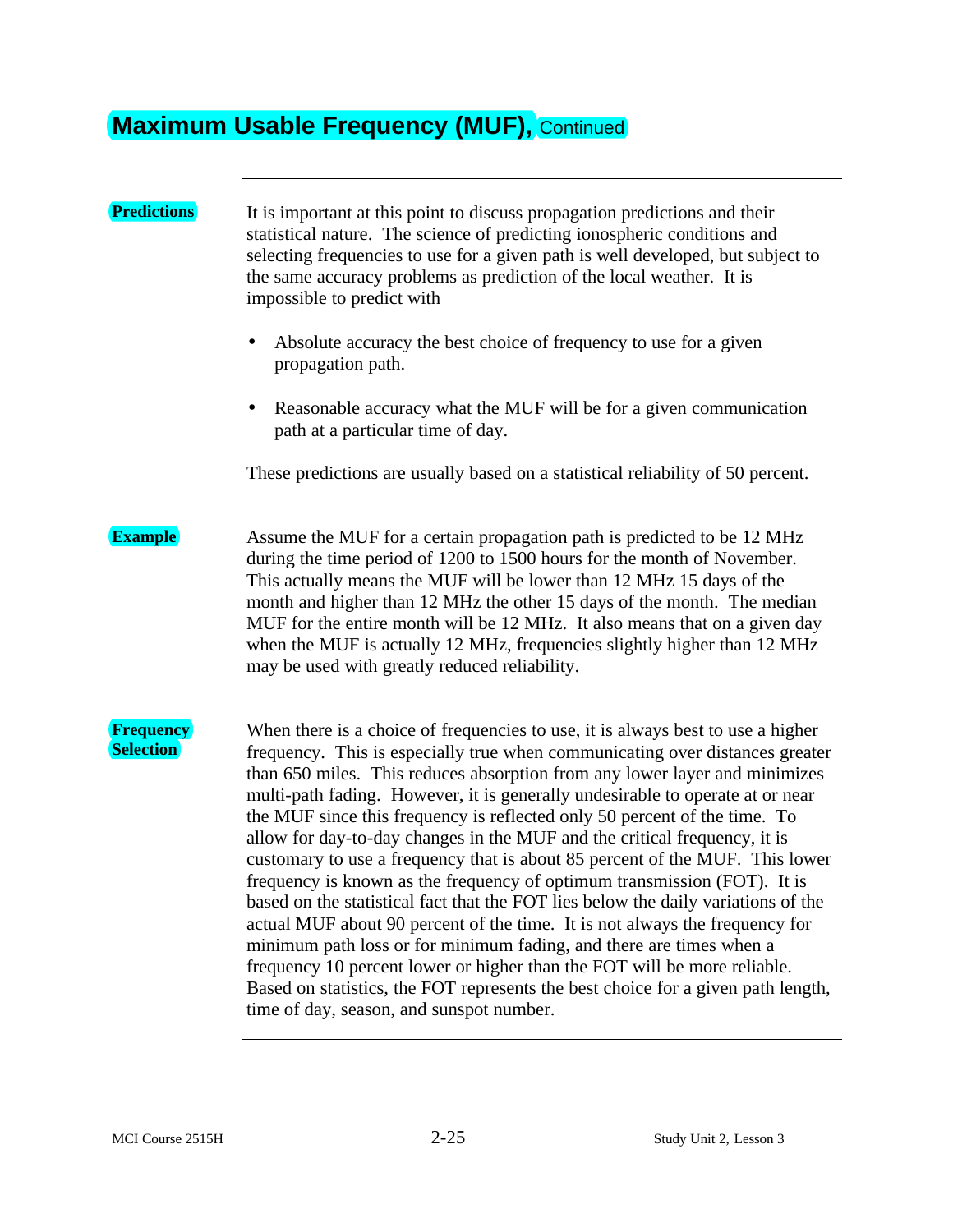### **Lowest Usable Frequency (LUF)**

**Definition** As the frequency for transmission over any given sky wave path is increased, a value will be reached at which the radio signal just overrides the level of atmospheric and other radio noises. This is called the lowest usable frequency (LUF) because frequencies lower than the LUF are too weak for useful communications. For a given transmitter power as the operating frequency is decreased, the average signal level at the receiver will decrease due to increased ionospheric absorption. The average level of natural atmospheric noise (lightning discharge) and manmade noise (electrical equipment) existing in the vicinity of the receiver increases at lower frequencies. Thus, if the frequency of transmission is reduced much below the critical frequency, the received signal strength decreases while the received noise increases until finally the signal is generally unusable.

#### **Frequency Selection**

The LUF depends upon the power of the transmitter, path loss, total noise level at the receiving location, receiving antenna gain and directivity, and noise generated within the receiver itself. Because ionospheric absorption is highest when the "D" layer reaches its peak, the LUF generally peaks around noon. A frequency for day use must be chosen sufficiently above the LUF to ensure a reliable signal-to-noise ratio.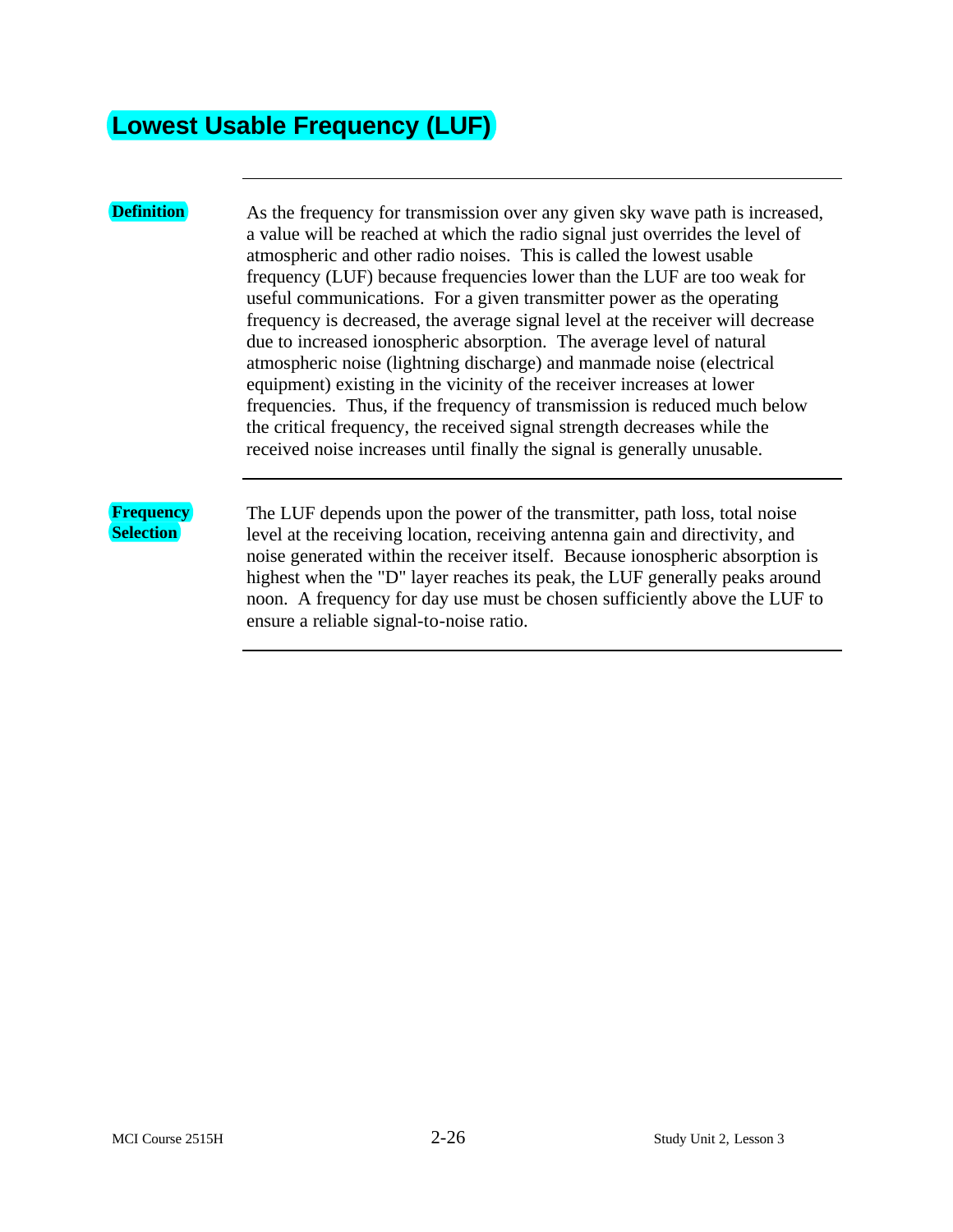### **Fading Loss**

### **Definition** When a radio signal is received over a long distance path, a periodic increase and decrease of received signal strength may result. This phenomenon is most common in the high frequency range. Most modern radios have internal circuitry that eliminates the "blasting" caused by increased signal strength, so this lesson will concentrate on the "fading" caused by decreased signal strength. **Cause and Prevention** The precise origin of fading is seldom understood. There is little common knowledge of what precautions can be taken to reduce or eliminate the troublesome effects of fading. Suggested methods for reducing fading are • Increase transmitter power and antenna gain • Use two or more receiving antennas spaced some distance apart with both feeding into the same receiver (space diversity reception) • Select the proper frequency • Know the capabilities and limitations of the transmitting and receiving equipment Fading associated with sky wave paths is the greatest single detriment to

reliable communications.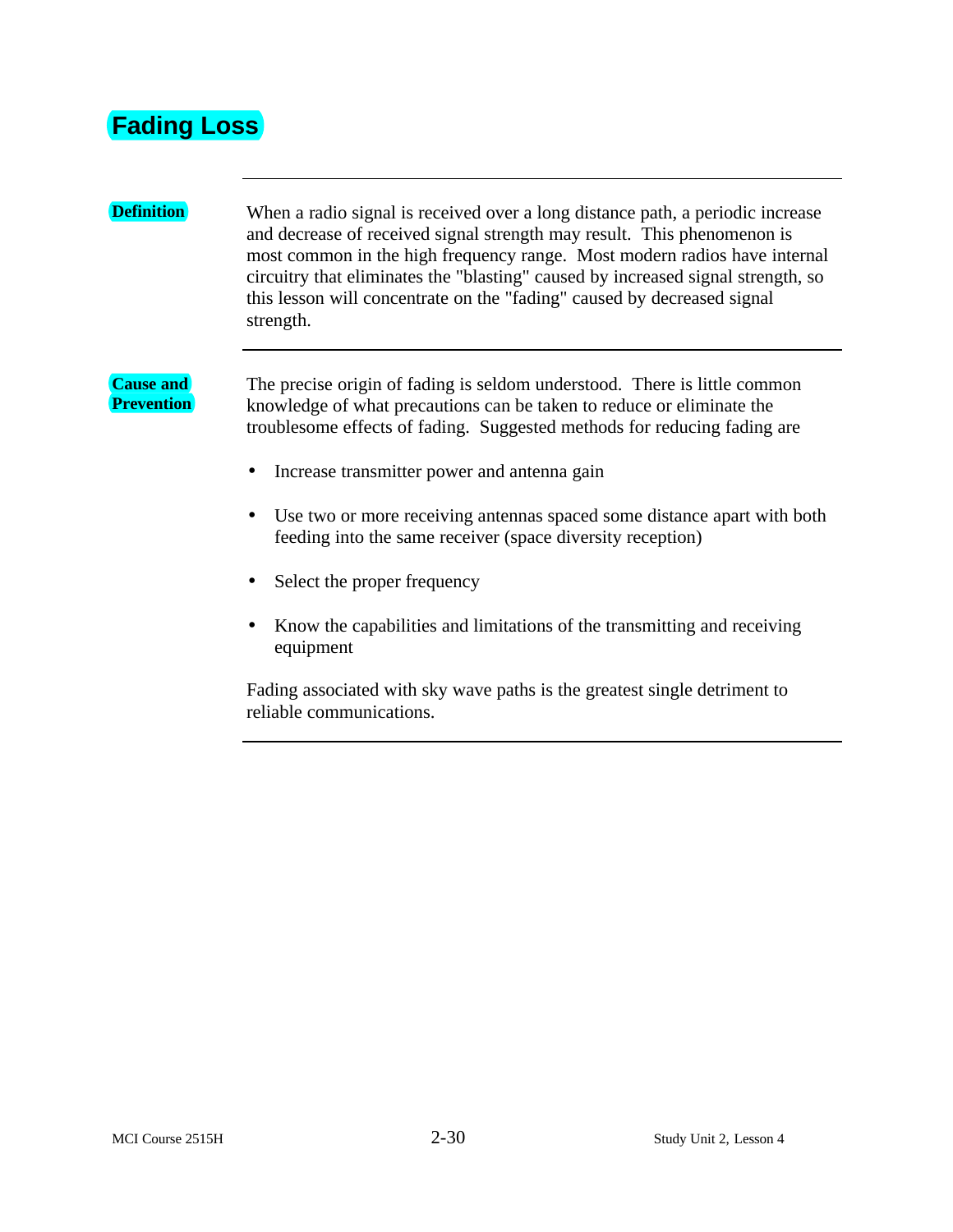## **Types of Fading**

**Four Classes** The many types of fading can be categorized into four principal classes:

- Interference
- Polarization
- Absorption
- Skip

Most cases of rapid fading are caused by a combination of the first two types while the latter two types normally cause gradual fading.

#### **Interference Fading**

Interference fading is caused by phase interference of two or more waves from the same source arriving at the receiver over slightly different paths. If the paths are of different lengths and their relative lengths vary for some reason, such as fluctuations in the height of the ionosphere layers, the relative phases of the waves arriving over the different paths vary with time, causing alternate reinforcement and cancellation of the field intensity. This concept is illustrated in the diagram below. Because of irregularities in the ionosphere, one downcoming sky wave is really the summation of a great number of waves of small intensity and of random relative phases, and thus the resultant field intensity can vary greatly.



*Continued on next page*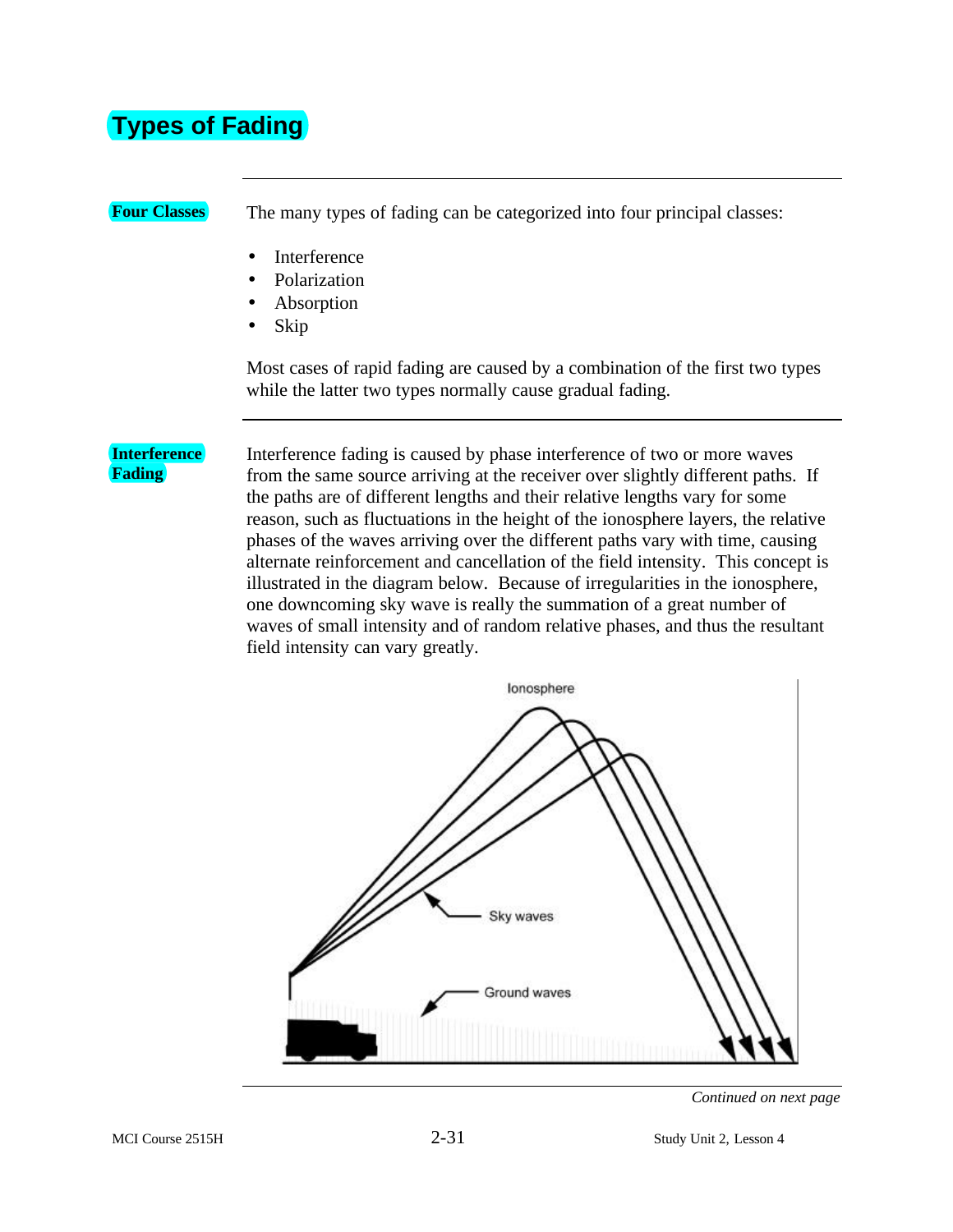# **Types of Fading,** Continued

| <b>Polarization</b><br>Fading | Additional variation in the field intensity effecting the receiving antenna<br>occurs when the polarization of the downcoming wave changes in relation to<br>the polarization of the receiving antenna. This variation is called polarization<br>fading. The polarization of the downcoming sky wave is changing<br>constantly. This is due mainly to the combination of the two oppositely<br>polarized components—the ordinary and the extraordinary wave—at random<br>amplitudes and phases.                                                                                                                                                               |
|-------------------------------|---------------------------------------------------------------------------------------------------------------------------------------------------------------------------------------------------------------------------------------------------------------------------------------------------------------------------------------------------------------------------------------------------------------------------------------------------------------------------------------------------------------------------------------------------------------------------------------------------------------------------------------------------------------|
|                               | The polarization of the downcoming sky wave is generally elliptical.<br>Elliptical polarization means that as the wave travels along the signal path,<br>the electric and magnetic fields remain at right angles to each other and to the<br>direction of propagation, rotating about the signal path in a corkscrew<br>fashion. This results in random and constantly changing values of the<br>amplitude and orientation of the electric field with respect to the receiving<br>antenna. The state of polarization of sky waves varies more rapidly than the<br>higher frequency, which accounts in part for the rapid fading on the higher<br>frequencies. |
| <b>Absorption</b><br>Fading   | Absorption fading is caused by short-term variations in the amount of energy<br>lost from the wave because of absorption in the ionosphere. In general, the<br>time period of this type of fading is much longer than that of other types since<br>the ionospheric absorption usually changes slowly. In extreme cases, sudden<br>ionospheric disturbances can account for this type of fading, although it is<br>usually classified as an irregular disturbance rather than fading.                                                                                                                                                                          |
|                               | Another example of this type of fading is the reflection and absorption of<br>radio waves by objects close to the receiver, such as when a vehicle is passing<br>under a bridge or near a heavy steel structure and can no longer receive radio<br>signals. Radiation from wires, fences, and steel structures can cause an<br>interference pattern that is relatively fixed in space, and can be detected only<br>by moving the receiving equipment around the radiating structure. Therefore,<br>care must be exercised when selecting communication sites with nearby<br>structures that could produce these effects.                                      |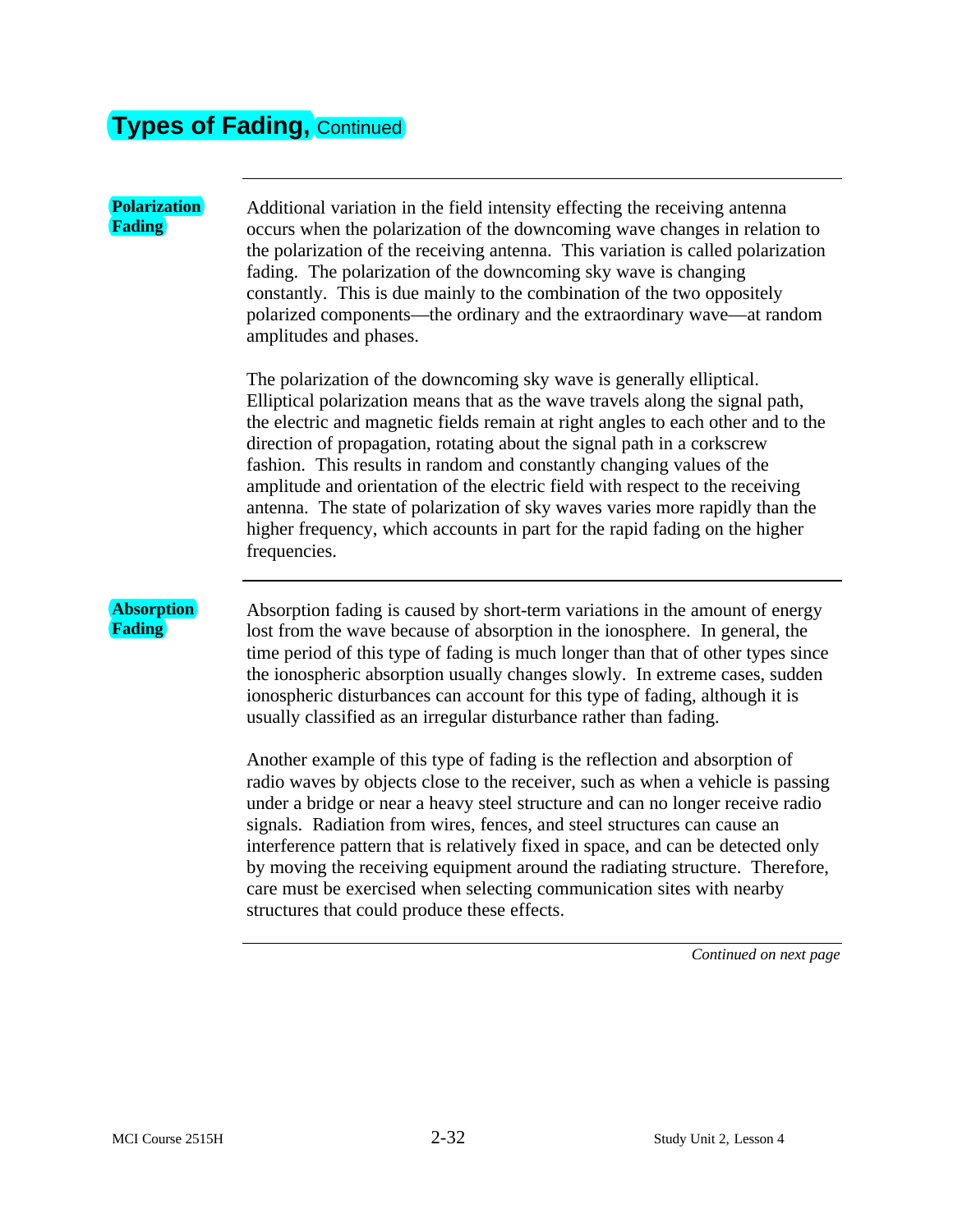## **Types of Fading, Continued**

**Skip Fading** Skip fading is observed at places near the limit of the skip distance, and is caused by the changing angle of refraction. Near sunrise and sunset when the ionization density of the ionosphere is changing, the MUF for a given transmission path may fluctuate about the actual operation frequency. When the skip distance extends out past the receiving station, the received signal level drops abruptly and then increases just as abruptly when the skip distance moves back in. This may take place many times before conditions reach a steady state.